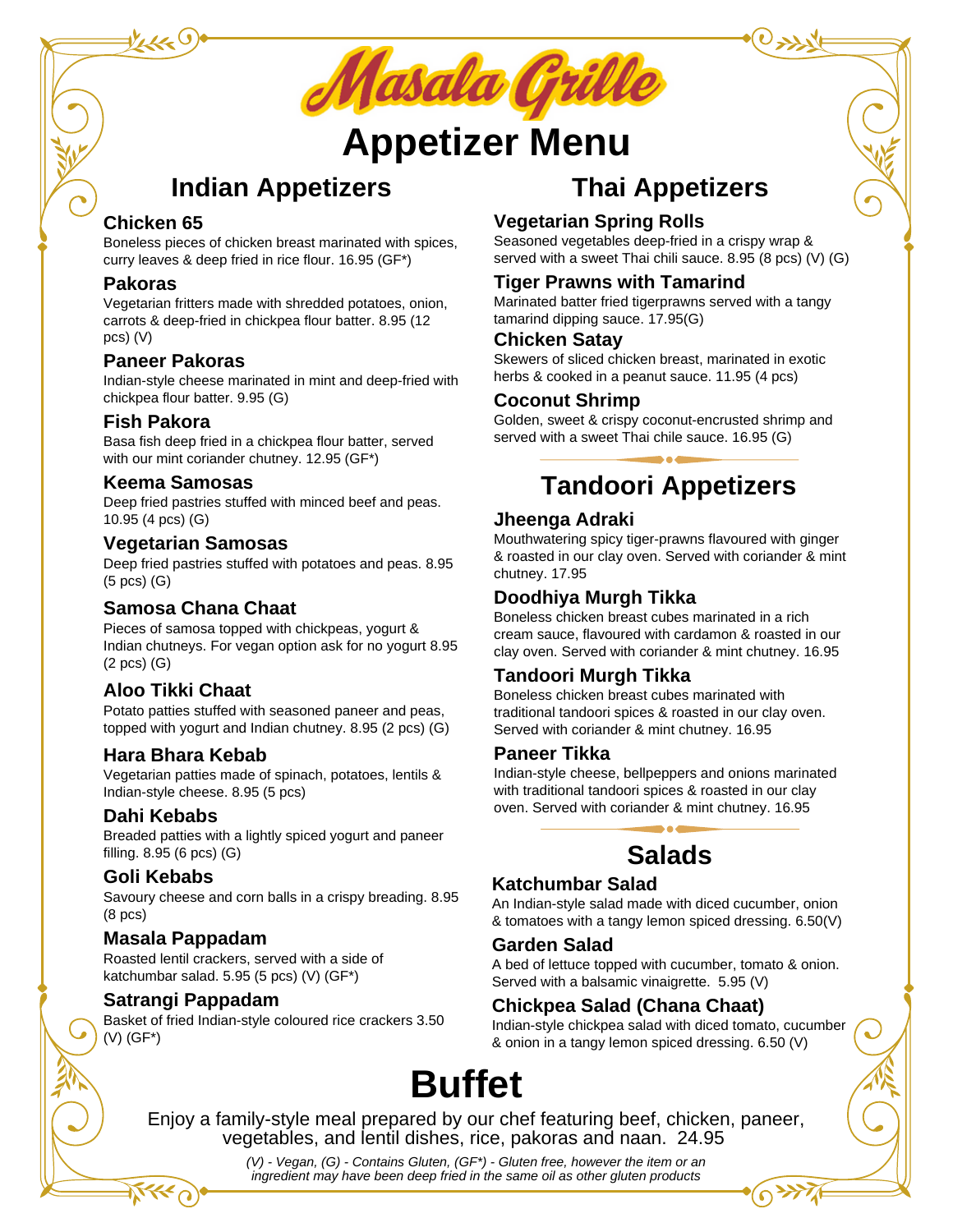

# **À la carte menu**

In addition to our **Chef Special Daily Features**

## **Chicken Dishes**

## **Butter Chicken**

All time favourite boneless chicken cooked in a buttery and creamy tomato based sauce. 17.95

## **Murgh Makhan Masala**

For those who are looking for a savoury version of butter chicken. Chef recommended! 17.95

## **Murgh Korma**

Boneless chicken cooked in a rich and creamy cashew nut sauce with a cardamon finish. 17.95

## **Murgh Falgoni**

Boneless chicken simmered in a rich cashew nut sauce & tempered with garlic. 17.95

## **Hyderabadi Dum Ka Murgh**

Boneless chicken breasts cooked in a cashew nut cream base sauce, flavoured with coconut. Chef favourite! 17.95

## **Kahrai Murgh**

Marinated chicken tossed with bell peppers in a tomato onion sauce. 17.95

## **Dhaba Chicken Curry**

Indian classic chicken dish made with potatoes & cooked in a traditional tomato onion based gravy, finished with ginger. 17.50 (GF\*)

#### **Murgh Vindaloo**

Boneless chicken cooked in a chili garlic tomato onion gravy. 17.95

## **Murgh Tikka Masala**

Tandoor-roasted boneless chicken cooked in a creamy tomato onion, cashew nut based sauce. 18.95

## **Chicken Goan Curry**

Boneless chicken cooked in a savoury tomato onion coconut gravy. 17.95

## **Hakka Chili Chicken**

Fried chicken pieces tossed with bell peppers, onions in a spicy & tangy tomato base sauce. 17.95 (G)

## **Thai Chicken Curry (Red or Green)**

Chicken cooked in a flavourful coconut and kaffir lime based curry. 18.50

## **Stir-fry Chicken with Cashew nut**

Chicken and cashew nut cooked in oyster and soya sauce. 17.95 (G)

## **Beef Dishes**

#### **Beef Vindaloo**

Boneless beef cooked in a chili garlic tomato onion base gravy. 18.95

#### **Beef Korma**

Boneless beef cooked in a creamy cashew nut tomato onion gravy, finished with cardamon. 18.95

#### **Kahrai Beef**

Boneless beef, onion & bell peppers cooked in a tomato onion base gravy with a hot blend of species. 18.95

## **Aloo Gosht**

An Indian-style beef and potato curry made in a classic tomato onion gravy, seasoned with spices. 18.50 (GF\*)

## **Lamb Dishes**

#### **Lamb Vindaloo**

Boneless lamb cooked in a chili garlic tomato onion base gravy. 23.50

## **Lamb Korma**

Boneless lamb cooked in a creamy cashew nut tomato onion sauce, finished with cardamon. 23.50

## **Lamb Roganjosh**

Boneless lamb slow cooked in a blend of fragrant traditonal Indian spices. 23.50

## **Seafood Dishes**

## **Fish Curry**

Chickpea flour battered basa fish cooked in a tomato onion ginger gravy. 17.95

## **Fish Jhelfrezi**

Chickpea flour battered basa fish cooked with bell peppers & onions in a tomato onion gravy. 17.95

#### **Prawn Goan Curry**

Tiger prawns cooked in a savoury tomato onion coconut gravy. 18.95 Can be made with fish for 17.95.

## **Thai Shrimp Curry (Red or Green)**

Tiger prawns cooked in a flavourful coconut and kaffir lime based curry. 19.50

## **Stir-fry Prawns with Spring Onion & Mushrooms**

Cooked with oyster and soya sauce. 18.95

#### *All entrées are served with a portion of rice.*

(V) - Vegan, (G) - Contains Gluten, (GF\*) - Gluten free, however the item or an ingredient may have been *deep fried in the same oilas other gluten products. Please notify us if there are any allergies.*